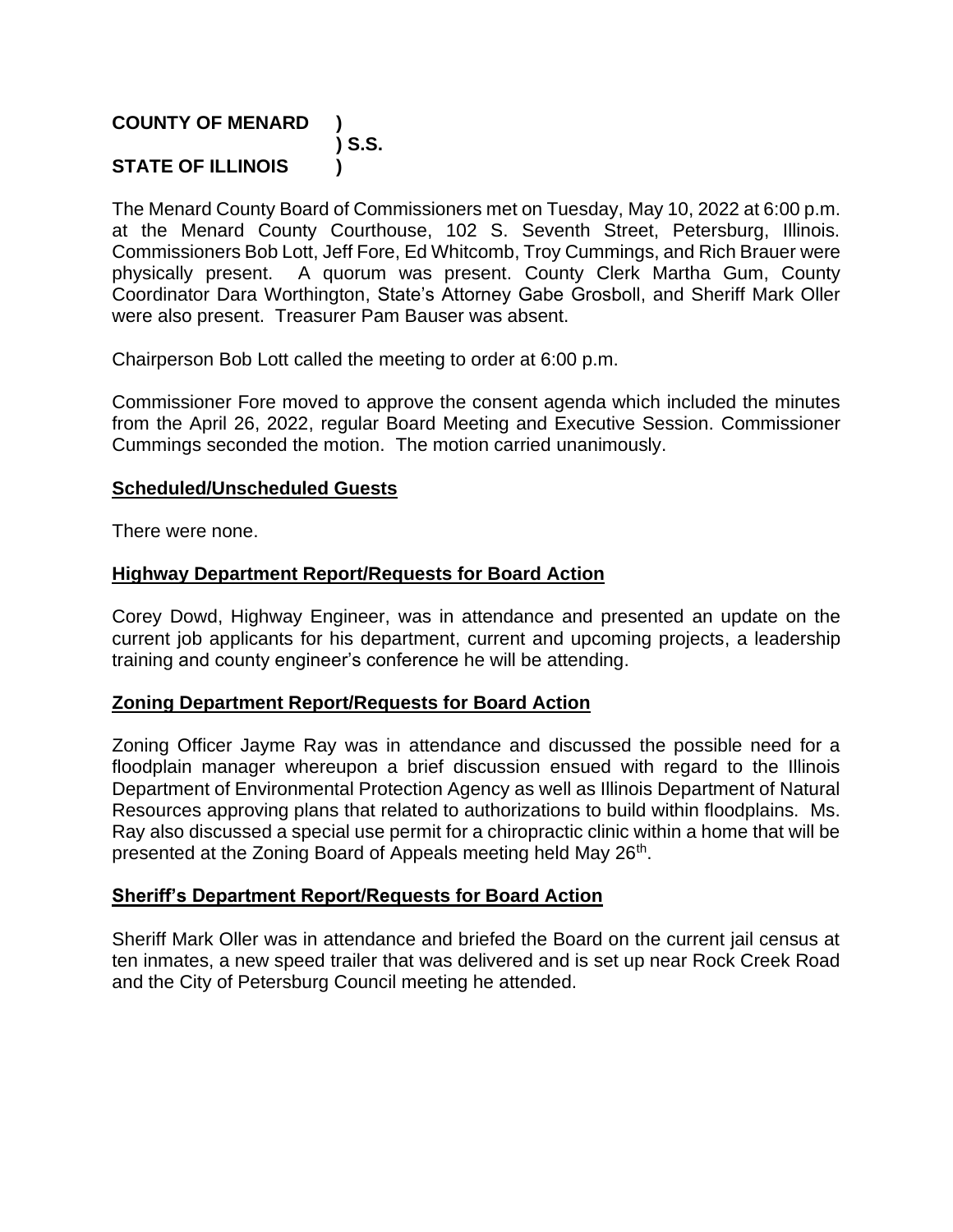## **EMS/EMA Department Report/Requests for Board Action**

Mike Burg, EMS/EMA Administrator, was in attendance and presented financials for review and briefed the Board on the current issue that Sangamon County is having with their radio system for the rural first responders. Sangamon County will be providing funding which will allow for those rural providers to use new Starcom radios. This affects EMS and Athens Rural Fire Protection District in that they provide mutual aid. Burg explained that Sangamon County is proposing to offer this to our districts at a reduced rate. A lengthy discussion ensued. Mr. Burg will contact Sangamon County 911 Board to gather more information.

## **County Treasurer's Report/Requests for Board Action**

County Coordinator Dara Worthington presented information in Treasurer Bauser's absence. She reported that tax bills will be mailed out May  $12<sup>th</sup>$  - noting the first installment is due June 24th and the second installment is due September 1. There will be blue inserts within tax bills with the board approved message. Treasurer Bauser has also applied for the second half of the ARPA funds.

## **County Clerk's Report/Requests for Board Action**

County Clerk Marty Gum was in attendance and discussed the current litigation regarding candidates and how it's delaying the ballot finalization.

## **State's Attorney Report/Requests for Board Action**

State's Attorney Gabe Grosboll was in attendance and gave an update on ARPA proposals for Tallula and Oakford.

## **County Coordinator's Report/Requests for Board Action**

County Coordinator Dara Worthington was in attendance. She requested Executive Session minutes from November 12, 2014 remain closed. Commissioner Fore moved to maintain closure of the minutes. Commissioner Cummings seconded the motion. The motion carried unanimously.

Coordinator Worthington discussed various items that included: the EPA report on findings regarding a Menard County property, GATA FY21 reporting, an update pm the new computer equipment, discussion of courthouse fencing project, Sheriff salary changes due to the new law, DCEO grant timelines, results on the AgeLinc compliance review, and the request for a Facebook page for the Health Department. It was the consensus of the Board to proceed with the Facebook account for the Health Department.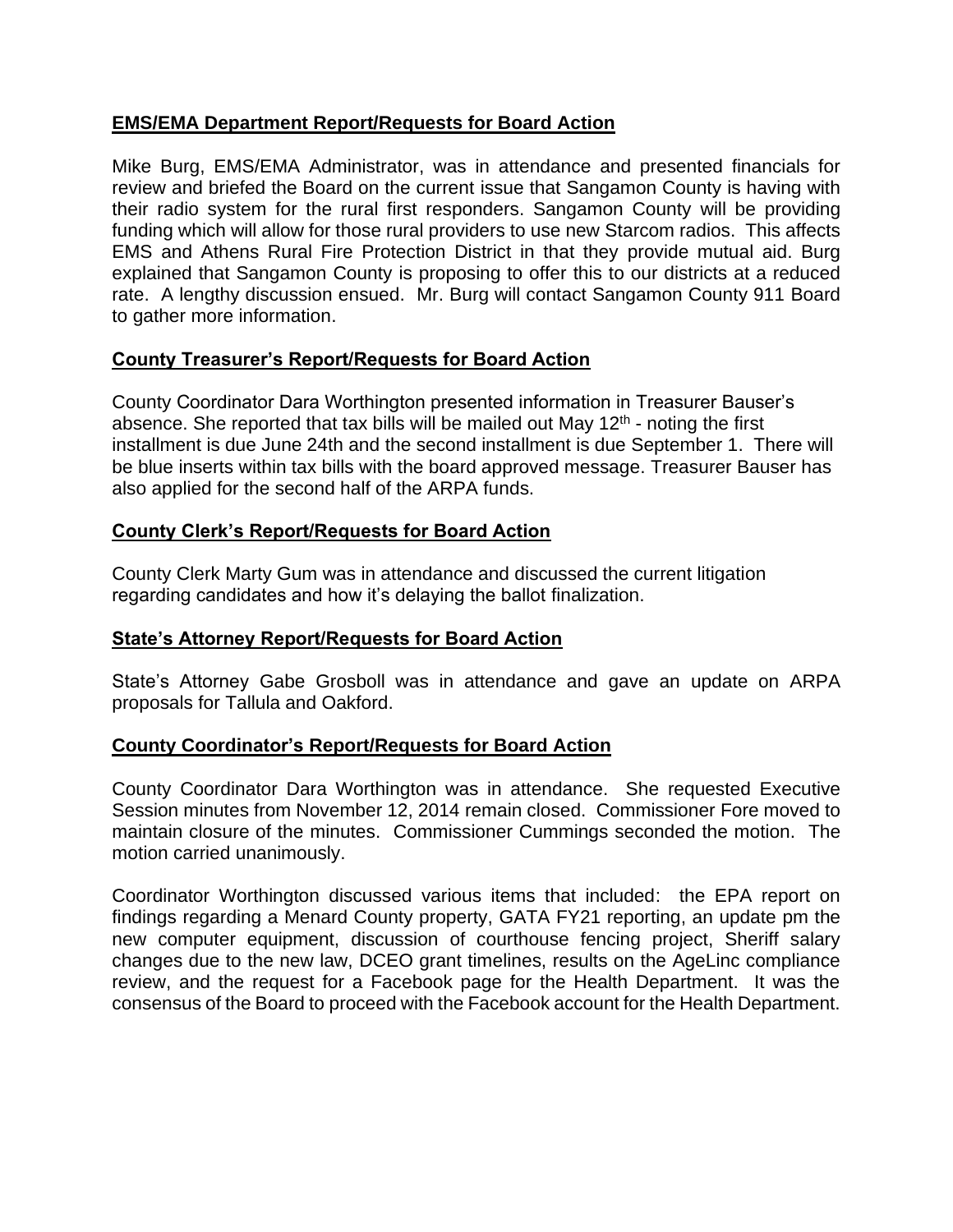## **Individual Board Members - Report/Requests for Board Action**

Commissioner Brauer inquired on the progress with the courthouse windows, Coordinator Worthington stated we are waiting for submission of the grant applications and approval of those applications prior to receiving the grant funding.

Commissioner Whitcomb discussed the new mower purchased for Sunny Acres from Rohlf's Implement and the maintenance contract we now have for the new mower.

**Resolution #24-22** – Reappoint James Reed to the Menard County Housing Authority Board for a five-year term expiring the last Tuesday in May 2027. Commissioner Brauer moved to approve the reappointment. Commissioner Cummings seconded the motion. The motion carried unanimously. This shall be known as **Resolution #24-22**.

Coordinator Worthington presented a letter of resignation from Road District Clerk #1, Larry Eimer. Commissioner Fore moved to approve the letter. Commissioner Whitcomb seconded the motion. The motion carried unanimously.

**Resolution #25-22 –** Appointment of Dean Heyen as interim clerk for Road District #1. Commissioner Whitcomb moved to approve the appointment. Commissioner Fore seconded the motion. The motion carried unanimously. This shall be known as **Resolution #25-22**.

**Resolution # 26-22** – Appointment of Rick Boensel to the Menard County Rescue Squad Board of Trustees to fulfill the term of Billy Smith expiring the second Monday in December 2024. Commissioner Brauer moved to approve the appointment. Commissioner Cummings seconded the motion. The motion carried unanimously. This shall be known as **Resolution #26-22.**

Approval of FY23 Senior Transportation Grants – IIIB, GRF & Social Isolation. Commissioner Fore moved to approve the grants. Commissioner Brauer seconded the motion. The motion carried unanimously.

Review and Approval of Farnsworth Group proposal for Architectural & Construction Administration Services. A discussion ensued. Commissioner Whitcomb moved to approve the proposal. Commissioner Brauer seconded the motion. The motion carried unanimously.

## **Executive Session**

Commissioner Fore moved to enter into executive session to discuss issues as allowed by (5 ILCS 120/2(c)(1) at 7:10p.m. Commissioner Brauer seconded the motion. The motion carried unanimously.